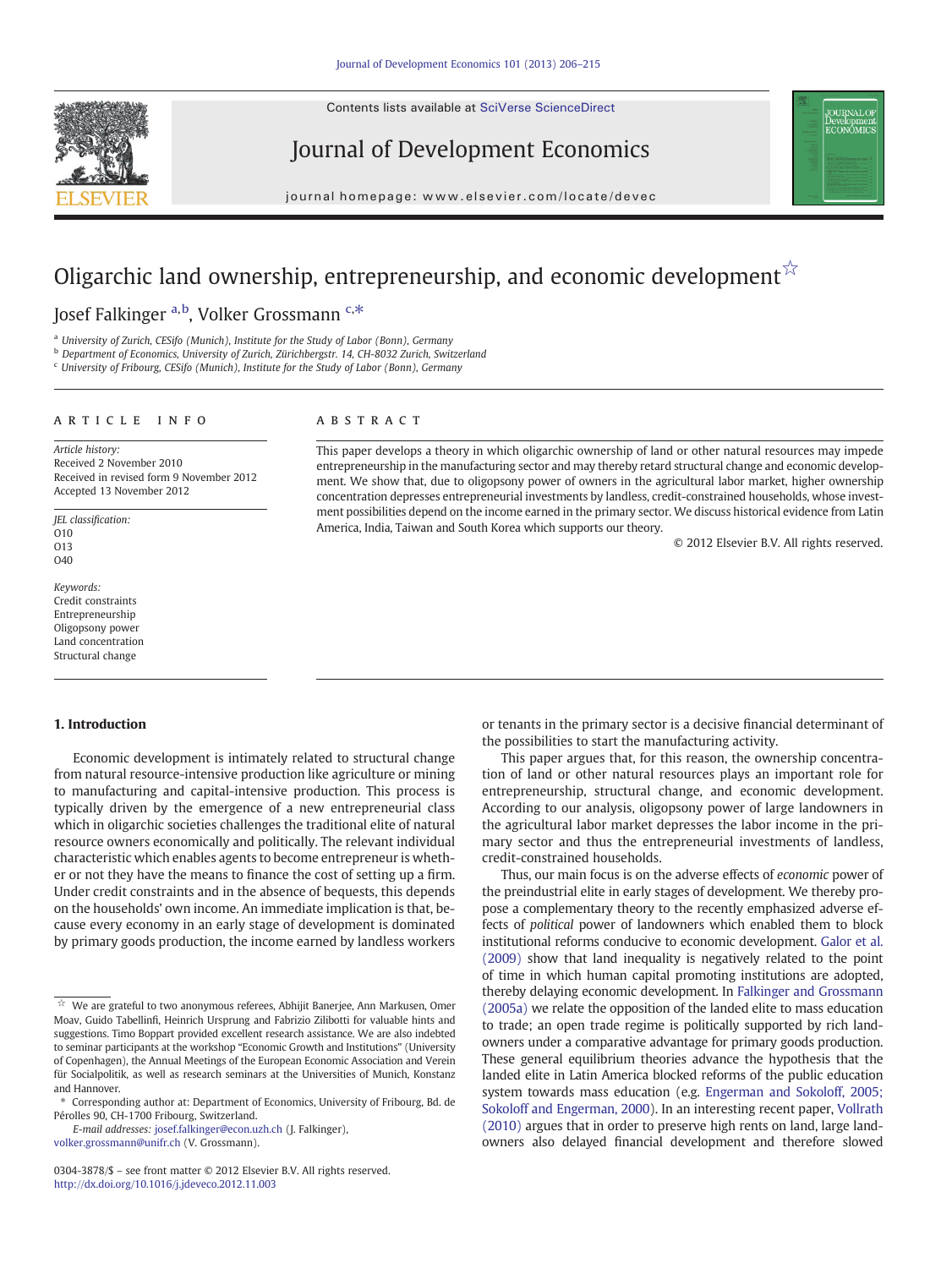down structural change towards manufacturing. Again, land concentration is an obstacle to political reforms which could be conducive to economic development.

Other contributions focus on the land market. [Proto \(2007\)](#page--1-0) argues that high land inequality is associated with a high rental price of land, which in turn reduces the possibilities of tenant farmers to invest in education. [Gall and Masella \(2012\)](#page--1-0) show that powerful elites have an incentive to form a coalition which prevents competitive land assignment to skilled producers.

This paper focuses on economic (rather than political economy) channels.<sup>1</sup> In economic approaches to inequality and economic development, capital market imperfections play a key role. For instance, [Galor and Zeira \(1993\)](#page--1-0) show that inequality may be harmful for economic development if credit constraints prevent workers from investing in human capital. Our analysis abstracts from educational investments. We rather suggest a new link between credit market imperfections, occupational choice, and long-run growth patterns, which focuses on the dismal effects of oligopsony power of landowners on entrepreneurship.<sup>2</sup> [Aghion and Bolton \(1997\)](#page--1-0), [Banerjee and Newman](#page--1-0) [\(1993\)](#page--1-0), and [Piketty \(1997\)](#page--1-0) propose models in which individuals with one-period lives may open up a firm and leave bequests. They show that initial wealth inequality is typically negatively related to growth due to the disability of poor and credit-constrained individuals to cover fixed costs of setting up profitable projects. [Banerjee and](#page--1-0) [Newman \(1993\)](#page--1-0) consider a case where high wealth inequality may give rise to a poverty trap.<sup>3</sup> More specifically, they argue that a low ratio of wealthy entrepreneurs to workers depresses wages of workers so that their bequests are too low to allow their offsprings to move up to the medium or upper class of the self-employed or entrepreneurs. While they consider a one-sector economy, our focus is on structural change in a two-sector model, in which a low ratio of owners to workers in the primary sector depresses labor income such that the rural labor force is prevented from moving to the manufacturing sector. In our model, employment in the manufacturing sector requires the creation of work places by entrepreneurial investment. Individuals live two periods and all potential entrepreneurs are born without wealth. They thus have to rely on first-period wage income (rather than on inherited wealth) to invest in entrepreneurship. This implies a major role for labor market characteristics. We hypothesize that ownership concentration in the resource-intensive sector determines the means of the landless population to invest in manufacturing businesses.

Possibly closest to our paper, [Ghatak et al. \(2001\)](#page--1-0) also link occupational choice to wage determination in a model with imperfect credit markets. They propose a principal-agent framework with limited liability constraints to focus on effort choice of workers. Removing credit constraints mitigates entry barriers into entrepreneurship and reduces inequality. Through affecting the agency problem, however, this may reduce incentives to work hard and therefore slow down development. Whereas their model is driven by the "joint presence of incentive problems in the labor market and imperfections in the credit market" (p. 783; italics original), our model is driven by the joint presence of oligopsony power of landowners and restricted

<sup>3</sup> Our paper is less related to [Aghion and Bolton \(1997\)](#page--1-0) and [Piketty \(1997\).](#page--1-0) They assume that all workers are self-employed whereas our focus is on entrepreneurship.

access to credit of landless workers who face the choice whether or not to become entrepreneur. Moreover, our two-sector framework allows us to explicitly focus on structural change from primary production to manufacturing. We also discuss historical evidence on the relationship between land concentration, wages and the evolution of the manufacturing sector.

The plan of the paper is as follows: Section 2 illustrates the basic message of the paper in the static version of the model. [Section 3](#page--1-0) extends the model to a dynamic overlapping generation model. It characterizes the dynamics of the development of entrepreneurial activity and structural change towards manufacturing production. [Section 4](#page--1-0) discusses historical evidence. We first outline how oligopsony power in the rural labor market was historically associated with slow structural change in Latin America and India. We also document the increasing orientation of peasants towards non-agricultural enterprises and fast industrial development in Taiwan and South Korea in the aftermath of successful land reforms initiated in the early 1950s — consistent with the link between ownership concentration, income levels of landless households, and structural change suggested by our framework. The last section provides concluding remarks.

#### 2. Static version of the model

We first illustrate the basic mechanisms how oligopsony power of oligarchic landowners in interaction with credit market imperfections may affect the economic structure, by employing a static version of our model. We consider a small open economy. There are two sectors, a primary (X-) sector, called "agriculture", and a manufacturing (Y-) sector. Goods markets are perfectly competitive. Consistent with the assumption of a small open economy, goods prices are exogenous. For simplicity, they are assumed to be equal to unity.

#### 2.1. Endowments

There are three types of households: first, a "traditional elite", represented by a discrete number of  $N^Z>1$  households, who own some natural resource, hereafter referred to as "land".<sup>4</sup> Second, a large number of households, N, who are endowed with labor and do not own land. The N landless individuals may work in agricultural or manufacturing production. For simplicity, suppose that each production worker can be employed in only one sector. If employed in the Y-sector, he or she inelastically supplies one unit of labor. In contrast, workers employed in agriculture react elastically to the oligopsonistic wage setting of landowners. Denoting by  $N<sup>Y</sup>$  the number of workers in the Y-sector, there are

$$
N^X = N - N^Y \tag{1}
$$

workers seeking employment in the agricultural sector. Third, there is an entrepreneurial and landless class of size  $N<sup>E</sup>$ . Entrepreneurs create work places in the Y-sector. In the dynamic version of the model presented below, the number of entrepreneurs,  $N<sup>E</sup>$ , will be endogenous, based on a decision of workers whether or not to become entrepreneur later in life, and there is heterogeneity in entrepreneurial ability. Here we assume that  $N<sup>E</sup>$  is exogenously given and entrepreneurial abilities are identical.

We normalize total land size to be equal to the population size of workers, N. Thus, we abstract from effects of population density and focus on the ownership concentration. We measure this concentration by the ratio of workers to owners,  $z := \frac{N}{N'}$ , which with our normalization equals ownership of land per member of the traditional elite.

<sup>1</sup> This is not to deny that the dynamic interaction between political institutions and the distribution of resources is of major importance for development processes. [Acemoglu et al. \(2005\)](#page--1-0) provide an excellent overview on the vast related literature, focussing on institutions like property rights protection.

<sup>&</sup>lt;sup>2</sup> [Falkinger and Grossmann \(2005b\)](#page--1-0) show that, when landowners possess oligopsony power in the labor market, they also oppose public investment and other policies which promote productivity in the manufacturing sector. Contrary to landowners, entrepreneurs support productivity-promoting reforms. This is in line with [Galor and](#page--1-0) [Moav \(2006\),](#page--1-0) who argue that educational reform in 19th century Western Europe was orchestrated by capitalists. This suggests a vicious politico-economic circle: by impeding business creation and the size of the manufacturing sector, a high oligopsony power of landowners also hinders the emergence of a bourgeois class so that the pre-industrial elite remains the dominant political force.

<sup>&</sup>lt;sup>4</sup> For instance, the traditional oligarchy in 19th century South America mainly consisted of landowners. Some of them made their fortune from mining.